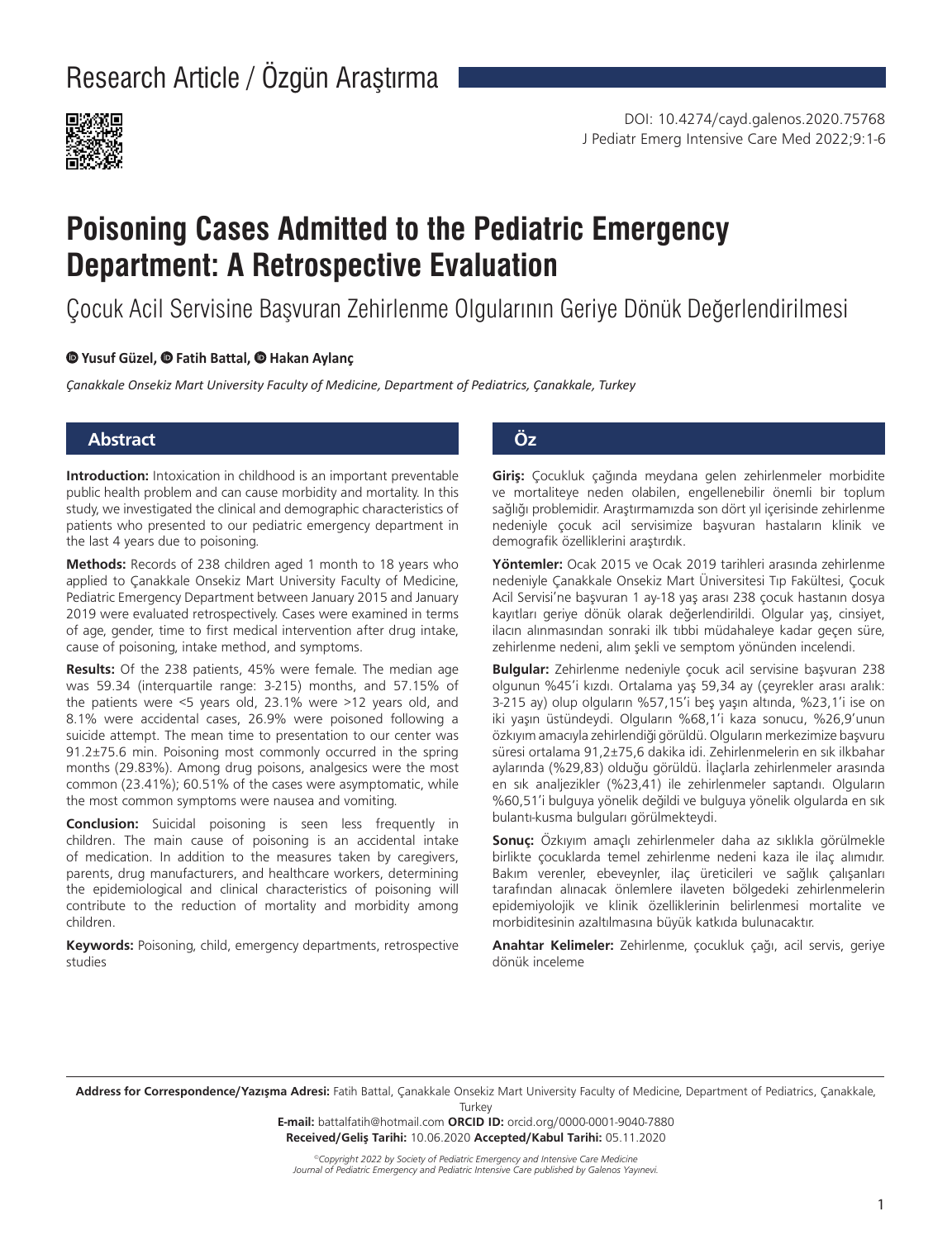# **Introduction**

Poisoning causes harmful symptoms and even death. It occurs following intake of a substance through the respiratory system, gastrointestinal system, mucous membranes, skin, and conjunctiva or parenteral methods in lethal amounts.<sup>1</sup> Poisoning can affect children's health quickly and has fatal results. In the United States, poisoning of approximately 1 million children aged  $\leq 6$  years has been reported annually.<sup>2-5</sup> Özcan and İkincioğulları<sup>6</sup> reported that 60.14% of the patients who presented to the emergency room due to poisoning were children. The causes of poisoning may differ according to the patient's country and region. In our country, many studies have investigated poisoning in children from different regions.<sup>7-12</sup> Regional threats causing poisoning can be identified through research on these factors.<sup>13</sup> To reduce the morbidity and mortality rates, it is important to take necessary precautions and to plan treatment while understanding the characteristics of this region. In this study, we aimed to evaluate the demographic and clinical features of our patients who applied to the pediatric emergency department because of poisoning in the last 4 years in our region.

# **Materials and Methods**

Our study included 238 patients aged 1 month to 18 years who were followed up in the Çanakkale Onsekiz Mart University Faculty of Medicine Hospital's Pediatric Emergency Department between January 2015 and January 2019. Patients with food poisoning other than mushroom and plant poisoning who were transferred from our hospital to another center were excluded from our study. Ethics committee approval was received from the Çanakkale Onsekiz Mart University Ethics Committee on March 27, 2019 (no: 2011- KAEK-27/2019-1900041080).

Medical records were examined retrospectively. Age, gender, complaint, time of the event, active substance, mode of application, time of application, and time until the child entered the emergency room after the intake of the active substance were investigated. Patients were examined in four groups by age: 1-60, 60-20, 120-180, and >180 months. The analysis of the time of poisoning and time of admission to the hospital was divided into 8 h. The 8 h time slots started from 00:00. It was divided into groups to determine the properties of poisoning factors. The distribution of cases according to the season and years was examined. Whether the substance intake was an accident or a suicide attempt was examined. The poison counseling center was called for all cases. If there were treatment indications, gastric lavage and activated charcoal were applied. If available,

an antidote was administered. During the first application, urgent treatment needs were determined by examining the children.

#### **Statistical Analysis**

IBM Statistics 20.0 statistical package was used to evaluate statistical data. The number, percentage, mean, and standard deviation were used in the presentation of descriptive data. The chi-squared test or Fisher's Exact test (in cases where the chi-squared test's assumptions could not be provided) was used for binary categorical variables in comparing demographic features. The independent-samples t-test was used to compare numerical variables. The significance level was accepted as p<0.05 in all statistical analyses.

# **Results**

In this study, poisoning cases constituted 0.33% (n=70,527) of the patients who presented to the pediatric emergency department. Of the 238 patients, 45% were female. The patients' age ranged from 3 to 215 months. The average age was 59.34±76.85 months, and 57.1% of the patients were <5 years old and 23.1% were >12 years old. Moreover, 26 (10.9%) patients in 2015, 61 (25.6%) in 2016, 65 (27.3%) in 2017, and 86 (36.2%) in 2018 presented to our emergency department due to exposure to a poison. In addition, 71 (29.8%) patients presented in the spring, 65 (27.3%) in the summer, 38 (16%) in the autumn, and 64 (26.9%) in the winter. Of those who came to our emergency department, 40.4% (n=96) did so between 08:00 and 16:00, 52.9% (n=126) between 16:00 and 00:00, and 6.7% (n=16) between 00:00 and 08:00. The average time to presentation to our emergency department was 105.2±180.6 min. Most of the poisoning cases occurred through digestion (93.3%) (Table 1); 68.1% of the cases were accidental poisoning and 26.9% occurred following a suicide attempt. Intoxications were more common in boys aged <5 years and girls aged >15 years. All patients aged <5 years had accidental poisoning (Table 2). No significant difference was noted when the application season was compared by age (p=0.252), and no significant difference was found when gender was compared by application month (p=0.731) (Figure 1). Moreover, 66.4% of poisoning cases were caused by drug intake, 15.1% by a caustic-corrosive substance, and 3.8% by carbon monoxide (Table 3). For drug poisoning, 23.4% of the agents were analgesic-antipyretic, 21.5% were combined drugs, and 3.8% were antibiotics (Table 4). Nausea and vomiting were observed in 23.9% of our patients, and lethargy was observed in 5.5%. No signs or symptoms were noted in 60.5% of the patients (Table 5).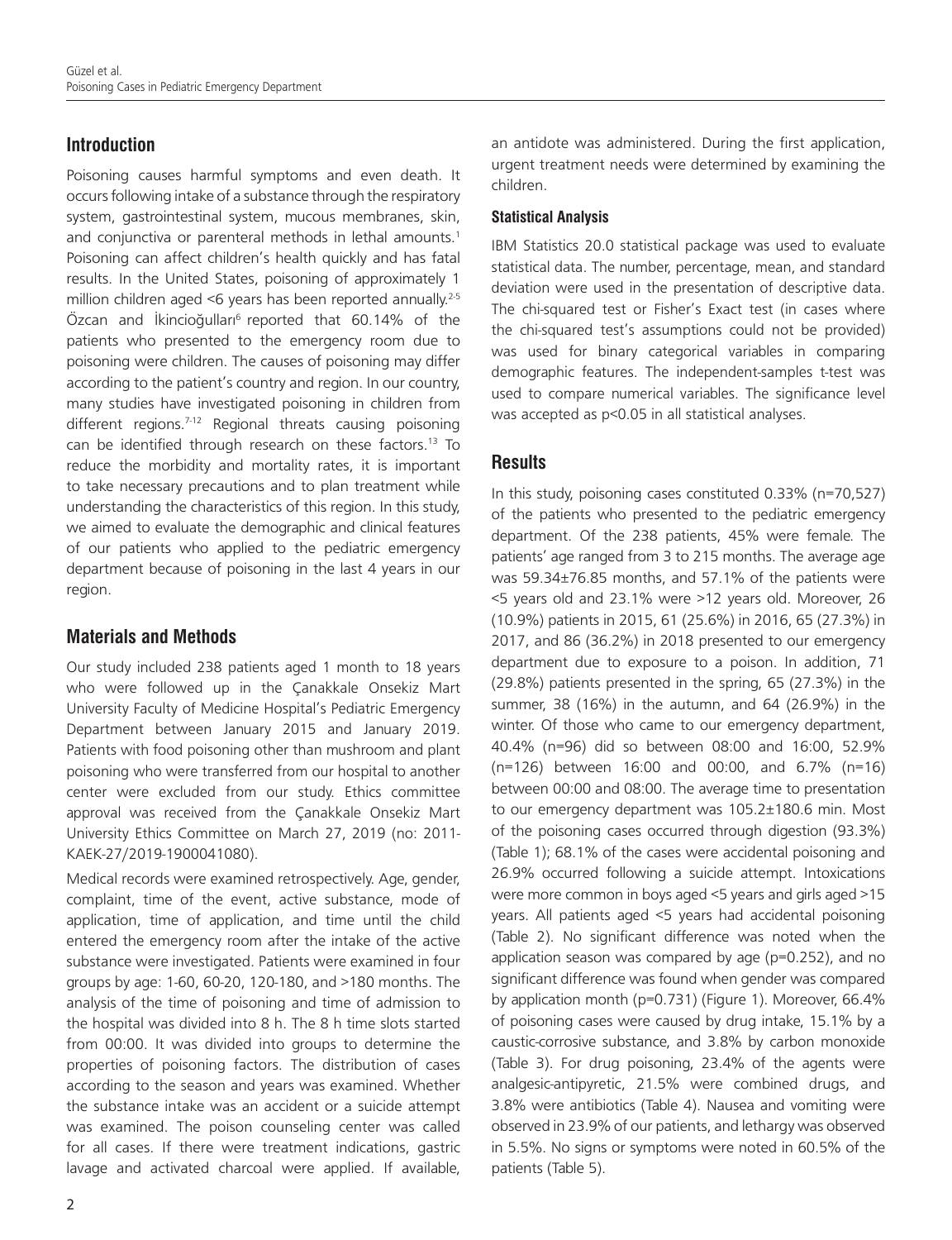| Table 1. Demographic data of the patients |                                                |  |  |  |
|-------------------------------------------|------------------------------------------------|--|--|--|
|                                           | Mean $\pm$ SD (min-<br>max)                    |  |  |  |
| Average age (month)                       | 59.34±76.85 (3-215)                            |  |  |  |
| Application period (min)                  | 105.2±180.6 (10-<br>1120)                      |  |  |  |
| Hospitalization time (h)                  | 29.6±21.9 (0-120)                              |  |  |  |
|                                           | n (%)                                          |  |  |  |
| Gender                                    |                                                |  |  |  |
| Female<br>Male                            | 107(45)<br>131 (55)                            |  |  |  |
| Age (months)                              |                                                |  |  |  |
| $0 - 60$<br>61-120<br>121-180<br>>180     | 136 (57.1)<br>14(5.9)<br>33 (13.9)<br>55(23.1) |  |  |  |
| <b>Application time</b>                   |                                                |  |  |  |
| 08:00-16:00<br>16:00-00:00<br>00:00-08:00 | 96 (40.4)<br>126 (52.9)<br>16(6.7)             |  |  |  |
| <b>Application season</b>                 |                                                |  |  |  |
| Spring<br>Summer<br>Autumn<br>Winter      | 71 (29.8)<br>65 (27.3)<br>38 (16)<br>64 (26.9) |  |  |  |
| <b>Application year</b>                   |                                                |  |  |  |
| 2015<br>2016<br>2017<br>2018              | 26 (10.9)<br>61(25.6)<br>65(27.3)<br>86 (36.2) |  |  |  |
| Route of poisoning                        |                                                |  |  |  |
| Digestion<br>Respiratory<br>Skin contact  | 222 (93.3)<br>13(5.5)<br>3(1.2)                |  |  |  |
| Total                                     | 238 (100)                                      |  |  |  |
| SD: Standard deviation, n: Number         |                                                |  |  |  |



**Figure 1.** Distribution of poisoning by gender and month

### **Discussion**

Poisoning is a common emergency among children. Early diagnosis and treatment are important because of the high morbidity and mortality rates associated with poisoning.<sup>14</sup> Intoxications constitute 0.3-2.9% of the applications to child emergency departments in our country.<sup>15-18</sup> Yorulmaz et al.<sup>19</sup> reported that 0.74% of the patients who presented to the emergency department had poisoning, while Akgül et al.<sup>20</sup> reported 0.5%. In our study, poisoning constituted 0.33% of the patients who applied to the pediatric emergency department.

Poisoning often occurs in young children. In our study, 57.1% of the cases occurred in children aged <5 years. It is more common in boys aged 1-5 years because of increased mobility and curiosity.21 In addition, careless and unknowing family members may have made medications and other toxic substances available in places accessible to children and may have failed to watch their children responsibly.<sup>22</sup> Similar to our study, this rate was expressed as 58.1% in the study of 997 cases.20 In a study evaluating the data of 72 poisoning centers between 1985 and 1989, 60.8% of 3.8 million poisoning cases occurred in children aged 6 years.<sup>23</sup> Ozdemir et al.<sup>24</sup> analyzed 2.251 cases and reported that poisoning is more common in boys aged <5 and in girls aged >13 years. As regards causes of poisoning, accidental poisoning (68.1%) is the most frequent cause. Regarding distribution by gender, similar to other studies in the literature, suicidal poisoning occurred more frequently in adolescents and accidental poisoning in young children. Since suicidal poisoning cases mostly occur in adolescents, families should be more sensitive to tensions in their family and school environment.

For a successful treatment, patients should present to the emergency room as soon as possible after contact with the poison. Various studies have evaluated the duration of admission to the emergency room after poisoning. Yorulmaz et al.<sup>19</sup> reported that the patients were brought to the hospital within the first 2 h, Kahveci et al.<sup>25</sup> within 1 h, and Yılmaz et  $al.<sup>26</sup>$  within 4-6 h. In our study, patients applied to the hospital after an average of 105.2 min. Moreover, as regards the season of occurrence, we obtained close ratios but found the lowest rate of poisoning in the autumn season. Previous studies have shown that poisoning can occur in any season.<sup>10-26,27</sup> In our country, poisoning is frequently encountered in the spring and summer.<sup>22</sup> As our seasonal poisoning rates were comparable, the possible cause is that our patients were mostly poisoned by drugs (66.39%). Poisoning in children often occurs orally<sup>10</sup>, with 93.3% in our study. As poisoning in children is frequently accidental, it may be beneficial to store medicines in a locked box and to increase caregivers' awareness of this issue.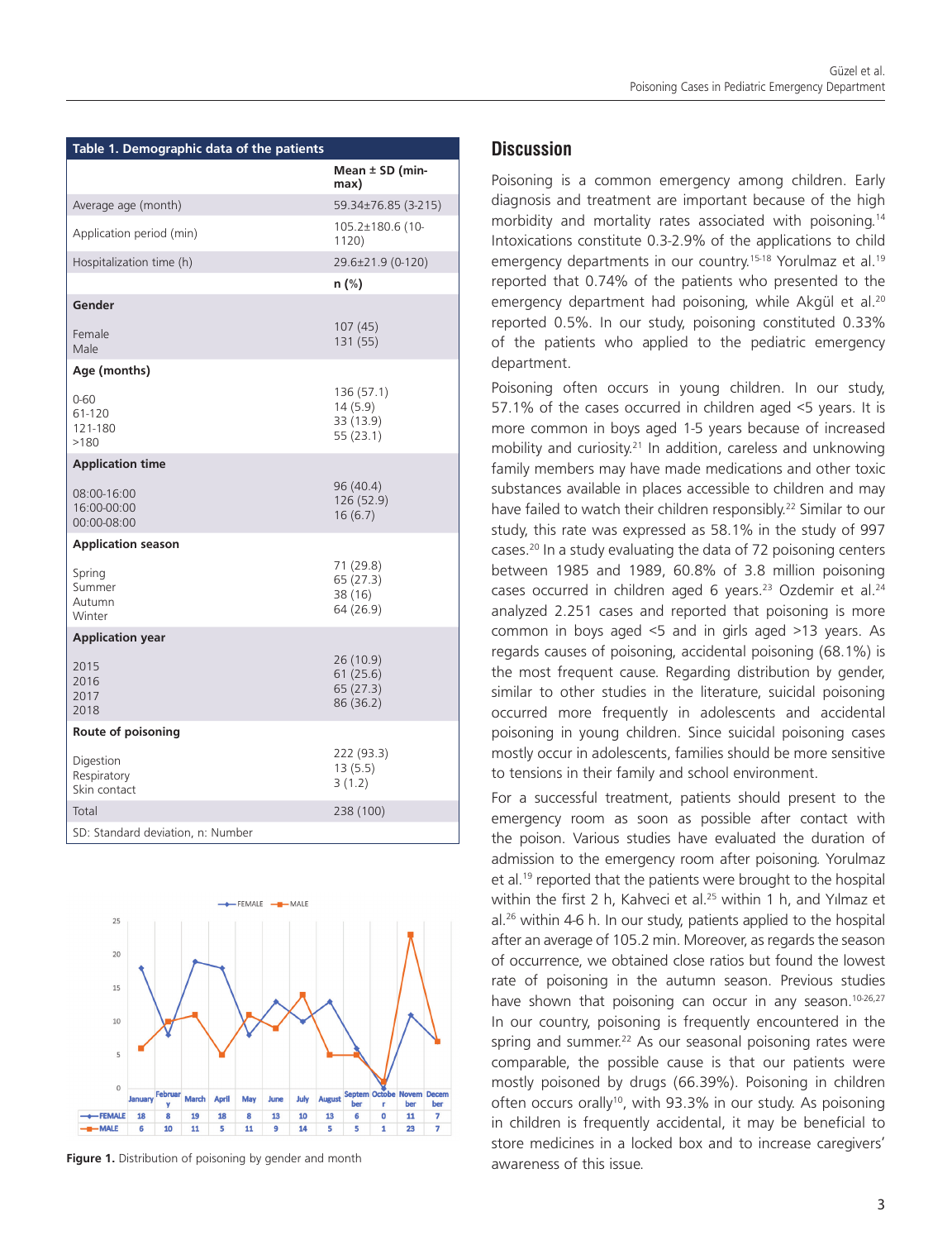| Table 2. Demographic data of poisoning cases by age (years)       |                                            |                                      |                                           |                                              |                                            |       |
|-------------------------------------------------------------------|--------------------------------------------|--------------------------------------|-------------------------------------------|----------------------------------------------|--------------------------------------------|-------|
|                                                                   | <5 years<br>n (%)                          | 5-10 years<br>$n$ (%)                | $10-15$ years<br>$n$ (%)                  | >15 years<br>$n$ (%)                         | Total<br>$n$ (%)                           | p     |
| Gender<br>Female<br>Male                                          | 65(49.6)<br>71(66.4)                       | 4(3.1)<br>10(9.3)                    | 26(19.9)<br>7(6.5)                        | 36(27.4)<br>19(17.8)                         | 131(55)<br>107(45)                         | 0.012 |
| Cause of poisoning<br>Accident<br>Suicide<br>Intoxicating         | 136 (84)<br>0<br>$\Omega$                  | 12(7.4)<br>2(3.1)<br>$\Omega$        | 6(3s.7)<br>21(32.8)<br>6(50)              | 8(4.9)<br>41(64.1)<br>6(50)                  | 162(68.1)<br>64(26.9)<br>12(5)             | 0.000 |
| <b>Application season</b><br>Spring<br>Summer<br>Autumn<br>Winter | 37(52.1)<br>45(69.2)<br>19(50)<br>35(54.7) | 7(9.9)<br>2(3.1)<br>3(7.9)<br>2(3.1) | 10(14.1)<br>4(6.1)<br>6(15.8)<br>13(20.3) | 17(23.9)<br>14(21.6)<br>10(26.3)<br>14(21.9) | 71(29.8)<br>65(27.3)<br>38(16)<br>64(26.9) | 0.252 |
| n: Number                                                         |                                            |                                      |                                           |                                              |                                            |       |

| Table 4. Classification of poisoning drugs                                                                                                                                                                                                                                                                                                                                                                                                                                                                                                                                                                                                                                                                  |                                                                                                                                                                                                                             |
|-------------------------------------------------------------------------------------------------------------------------------------------------------------------------------------------------------------------------------------------------------------------------------------------------------------------------------------------------------------------------------------------------------------------------------------------------------------------------------------------------------------------------------------------------------------------------------------------------------------------------------------------------------------------------------------------------------------|-----------------------------------------------------------------------------------------------------------------------------------------------------------------------------------------------------------------------------|
|                                                                                                                                                                                                                                                                                                                                                                                                                                                                                                                                                                                                                                                                                                             | n (%)                                                                                                                                                                                                                       |
| Analgesic-antipyretic                                                                                                                                                                                                                                                                                                                                                                                                                                                                                                                                                                                                                                                                                       | 37 (23.4)                                                                                                                                                                                                                   |
| <b>Combined drug use</b><br>Analgesic-antibiotic<br>Analgesic-antidepressant<br>Analgesic-vitamins<br>Analgesic-antibiotic-vitamins<br>Antidepressant-antihistamines<br>Analgesic-antihistamines<br>Antidepressant-antihypertensive-antacid<br>Vitamin-anti-asthma<br>Antiarrhythmic-antiepileptic-antidepressant<br>Antiarrhythmic-anticoagulant<br>Analgesic-spasmolytic<br>Analgesic-antidiabetic<br>Analgesic-antiemetic<br>Antacid-antihistamine<br>Analgesic-antacid<br>Analgesic-hormone<br>Analgesic-antihypertensive<br>Antiasthma-antihistamine-antacid<br>Antihypertensive-antidepressant-antihistamine<br>Analgesic-antidepressant-vitamin-antidiabetic<br>Antacid-antipsychotic-antidepressant | 34 (21.5)<br>6(3.8)<br>5(3.2)<br>4(2.6)<br>2(1.3)<br>1(0.6)<br>1(0.6)<br>1(0.6)<br>1(0.6)<br>1(0.6)<br>1(0.6)<br>1(0.6)<br>1(0.6)<br>1(0.6)<br>1(0.6)<br>1(0.6)<br>1(0.6)<br>1(0.6)<br>1(0.6)<br>1(0.6)<br>1(0.6)<br>1(0.6) |
| Vitamin                                                                                                                                                                                                                                                                                                                                                                                                                                                                                                                                                                                                                                                                                                     | 10(6.3)                                                                                                                                                                                                                     |
| Antipsychotics                                                                                                                                                                                                                                                                                                                                                                                                                                                                                                                                                                                                                                                                                              | 10(6.3)                                                                                                                                                                                                                     |
| Antidepressant                                                                                                                                                                                                                                                                                                                                                                                                                                                                                                                                                                                                                                                                                              | 9(5.7)                                                                                                                                                                                                                      |
| Antihypertensive<br>Antibiotic                                                                                                                                                                                                                                                                                                                                                                                                                                                                                                                                                                                                                                                                              | 6(3.8)                                                                                                                                                                                                                      |
| Antiasthma                                                                                                                                                                                                                                                                                                                                                                                                                                                                                                                                                                                                                                                                                                  | 6(3.8)                                                                                                                                                                                                                      |
| Antacid                                                                                                                                                                                                                                                                                                                                                                                                                                                                                                                                                                                                                                                                                                     | 6(3.8)                                                                                                                                                                                                                      |
| Unknown                                                                                                                                                                                                                                                                                                                                                                                                                                                                                                                                                                                                                                                                                                     | 6(3.8)                                                                                                                                                                                                                      |
| Antihistamines                                                                                                                                                                                                                                                                                                                                                                                                                                                                                                                                                                                                                                                                                              | 5(3.2)                                                                                                                                                                                                                      |
|                                                                                                                                                                                                                                                                                                                                                                                                                                                                                                                                                                                                                                                                                                             | 4(2.5)                                                                                                                                                                                                                      |
| Antiarrhythmic                                                                                                                                                                                                                                                                                                                                                                                                                                                                                                                                                                                                                                                                                              | 3(1.9)                                                                                                                                                                                                                      |
| Antiepileptic<br>Hormone                                                                                                                                                                                                                                                                                                                                                                                                                                                                                                                                                                                                                                                                                    | 3(1.9)                                                                                                                                                                                                                      |
|                                                                                                                                                                                                                                                                                                                                                                                                                                                                                                                                                                                                                                                                                                             | 3(1.9)                                                                                                                                                                                                                      |
| Antithrombolytic<br>Sildenafil                                                                                                                                                                                                                                                                                                                                                                                                                                                                                                                                                                                                                                                                              | 3(1.9)                                                                                                                                                                                                                      |
| Colchicine                                                                                                                                                                                                                                                                                                                                                                                                                                                                                                                                                                                                                                                                                                  | 2(1.3)                                                                                                                                                                                                                      |
| Other (antitussive, spasmolytic, mydriatic eye drops,                                                                                                                                                                                                                                                                                                                                                                                                                                                                                                                                                                                                                                                       | 2(1.3)                                                                                                                                                                                                                      |
| antidiabetic, and antituberculosis)                                                                                                                                                                                                                                                                                                                                                                                                                                                                                                                                                                                                                                                                         | 9(5.7)                                                                                                                                                                                                                      |
| Total                                                                                                                                                                                                                                                                                                                                                                                                                                                                                                                                                                                                                                                                                                       | 158 (100)                                                                                                                                                                                                                   |

#### **Table 3. Classification of poisoning agents**

|                             | n (%)      |
|-----------------------------|------------|
| Medicine                    | 158 (66.4) |
| Caustic-corrosive           | 36(15.1)   |
| Alcohol                     | 13(5.5)    |
| Insecticidal and herbicidal | 13(5.5)    |
| Carbon monoxide             | 9(3.8)     |
| Drugs                       | 6(2.5)     |
| Organophosphates            | 2(0.8)     |
| Naphthalene                 | 1(0.4)     |
| Total                       | 238 (100)  |
| n: Number                   |            |

#### **Table 5. Symptoms caused by poisoning**

|                       | n (%)      |
|-----------------------|------------|
| Asymptomatic          | 144 (60.5) |
| Nausea-vomiting       | 57 (23.9)  |
| Lethargy              | 13(5.5)    |
| Abdominal pain        | 5(2.1)     |
| Erythema              | 5(2.1)     |
| <b>Dizziness</b>      | 4(1.7)     |
| Headache              | 3(1.3)     |
| Palpitation           | 3(1.3)     |
| <b>Hallucinations</b> | 2(0.8)     |
| Others                | 2(0.8)     |
| Total                 | 238 (100)  |
| n: Number             |            |

Khudair et al.28 identified chemical agents as the most common etiological factor (61.6%), while Liu et al.<sup>29</sup> found medicinal poisoning to occur most frequently. In our country, drug poisonings took the first place in etiology.<sup>17-30</sup> Yılmaz et al.<sup>26</sup> found that organophosphate poisoning was the most common cause. In our study, the most common cause of poisoning was drug poisoning (66.4%), and we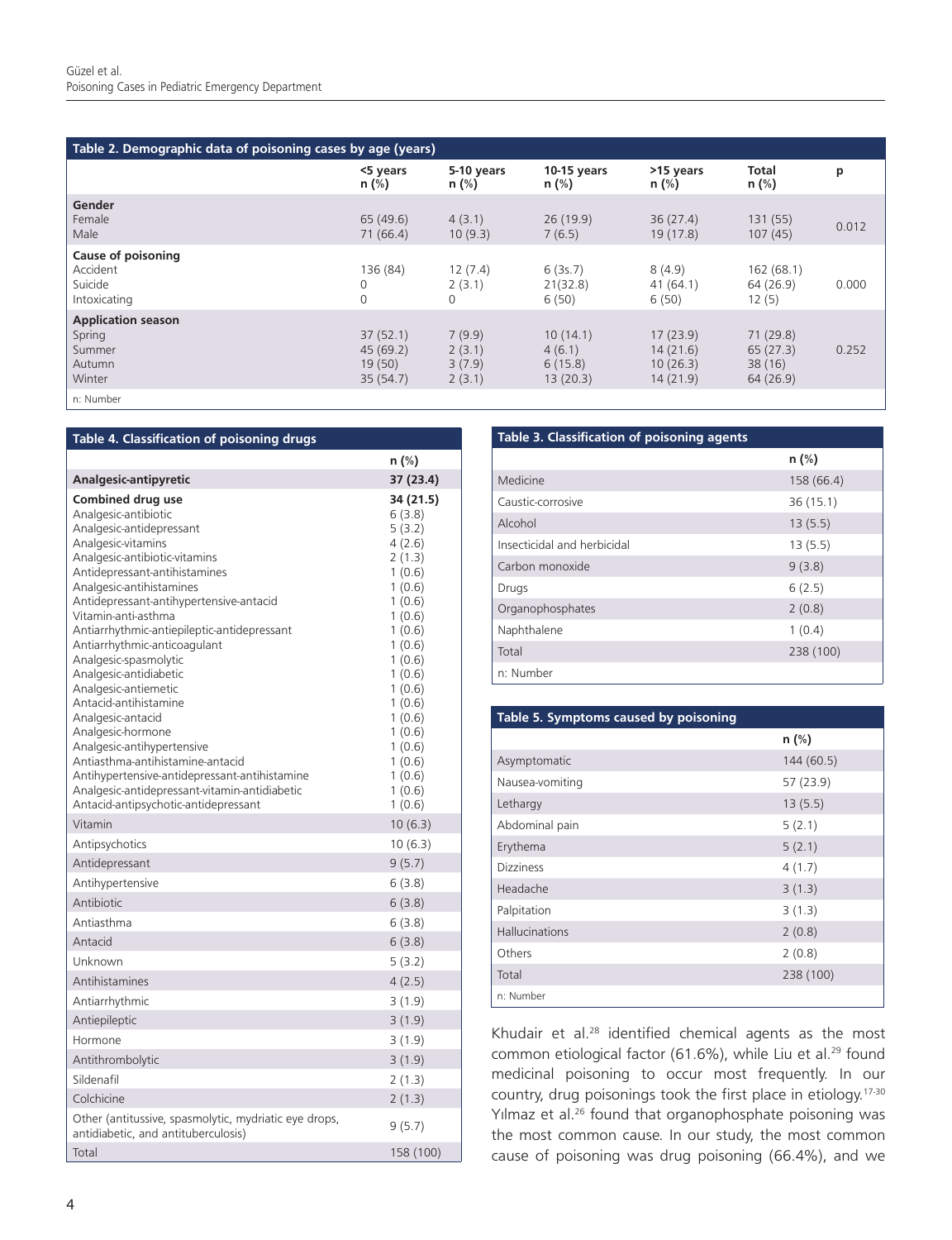obtained results similar to those of the literature on the topic. While medicinal poisoning usually takes first place in research, the frequency of other causes may change. A study reported that the most common drugs, which are the largest source of poisoning reported to the National Poison Center, are analgesics, and of these, the most common are antidepressants.<sup>31</sup> Intoxications can occur with simple and/ or combined medications. In a study conducted in 2002, Karcıoğlu et al.<sup>32</sup> stated that 53.6% of drug poisoning occurred by a single drug and 46.4% by combined drug. Other studies have stated that anti-inflammatory, antidepressant, and antibiotic drugs are among the most common causes of poisoning.17-33 In our study, analgesicantipyretic drugs are the most common factors in druginduced poisonings (23.4%). Öner et al.<sup>17</sup> reported that 22.9% of poisoned patients suffered from nausea and vomiting, and compared with literature, 19.4% experienced unrest and arrhythmia. In some studies, most cases were asymptomatic.<sup>34,35</sup> In another study, nausea and abdominal pain were detected in 28.6% and 20.4% of the patients, respectively.<sup>36</sup> our study, 60.5% of poisoning cases were asymptomatic. The most common symptom was nausea and vomiting (23.9%).

The frequency of alcohol and drug use in adolescents increases because of curiosity, school, and problems with friends and family.<sup>37</sup> In our country, the frequency of trying alcohol during adolescence was 10-66%<sup>38</sup>. According to Güzel et  $al.^{39}$  alcohol poisoning made up 2.3% of the total poisoning cases. In our study, 5.5% of the presentations with poisoning were caused by alcohol poisoning. To prevent these numbers from increasing further, adolescents should be screened for alcohol and substance use to investigate the risk factors and strengthen protective factors.<sup>40</sup>

#### **Study Limitations**

This is a cross-sectional study that retrospectively examined childhood poisoning. Since our study was planned retrospectively, the larger the patient data available, the more they were evaluated. Since the exact dose of the drugs could not be determined, the safe and toxic doses could not be evaluated. In some cases, treatment records made before entering the hospital could not be accessed. In symptomatic cases, symptoms could not be distinguished from their current data. As research strength, our study is one of the pioneering studies in which children who had poisoning are evaluated in the South Marmara Region.

# **Conclusion**

Intoxications are a preventable cause of morbidity in the pediatric age group. In our study, children aged <5 years usually had accidental poisoning. Poisoning was related to suicidal intentions in the adolescent age group. Medicines are the most common poisoning agents. Our study will contribute to the awareness of the epidemiological and clinical features of poisoning according to age groups and will contribute to the reduction of poisoning cases through correct diagnosis and provision of treatment. In addition, recognizing poisoning cases in our region will contribute to reducing youths' morbidity and mortality rates by examining the patient profiles of the hospitals serving in this region and identifying the deficiencies in their treatment plans.

#### **Ethics**

**Ethics Committee Approval:** Ethics committee approval was received from the Çanakkale Onsekiz Mart University Ethics Committee on March 27, 2019 (no: 2011-KAEK-27/2019- 1900041080).

**Informed Consent:** Medical records were examined retrospectively.

**Peer-review:** Externally peer-reviewed.

#### **Authorship Contributions**

Surgical and Medical Practices: Y.G., F.B., H.A., Concept: F.B., H.A., Design: F.B., H.A., Data Collection or Processing: Y.G., F.B., Analysis or Interpretation: H.A., Literature Search: Y.G., F.B., Writing: Y.G., F.B., H.A.

**Conflict of Interest:** No conflict of interest was declared by the authors.

**Financial Disclosure:** The authors declared that this study received no financial support.

# **References**

- 1. Erickson T, Strange G, Ahrens W, Schafermeyer R. General Approach To The Poisened Pedaitric Patient. Pediatric Emergency Medicine 3rd.Ed.New York. NY:Mcg-Raw-Hill; 2009:877-86.
- 2. Gummin DD, Mowry JB, Spyker DA, Brooks DE, Beuhler MC, et al. 2018 Annual Report of the American Association of Poison Control Centers' National Poison Data System (NPDS): 36th Annual Report. Clin Toxicol (Phila). 2019;57:1220-413.
- 3. Gummin DD, Mowry JB, Spyker DA, Brooks DE, Osterthaler KM, et al. 2017 Annual Report of the American Association of Poison Control Centers' National Poison Data System (NPDS): 35th Annual Report. Clin Toxicol (Phila). 2018;56:1213-415.
- 4. Gummin DD, Mowry JB, Spyker DA, Brooks DE, Fraser MO, et al. 2016 Annual Report of the American Association of Poison Control Centers' National Poison Data System (NPDS): 34th Annual Report. Clin Toxicol (Phila). 2017;55:1072-252.
- 5. Mowry JB, Spyker DA, Brooks DE, Zimmerman A, Schauben JL. 2015 Annual Report of the American Association of Poison Control Centers' National Poison Data System (NPDS): 33rd Annual Report. Clin Toxicol (Phila). 2016;54:924-1109.
- Özcan N, İkincioğulları D. Ulusal Zehir Danışma Merkezi 2008 Yılı Çalışma Raporu. Türk Hij Den Biyol Derg.2009;66:29-58.